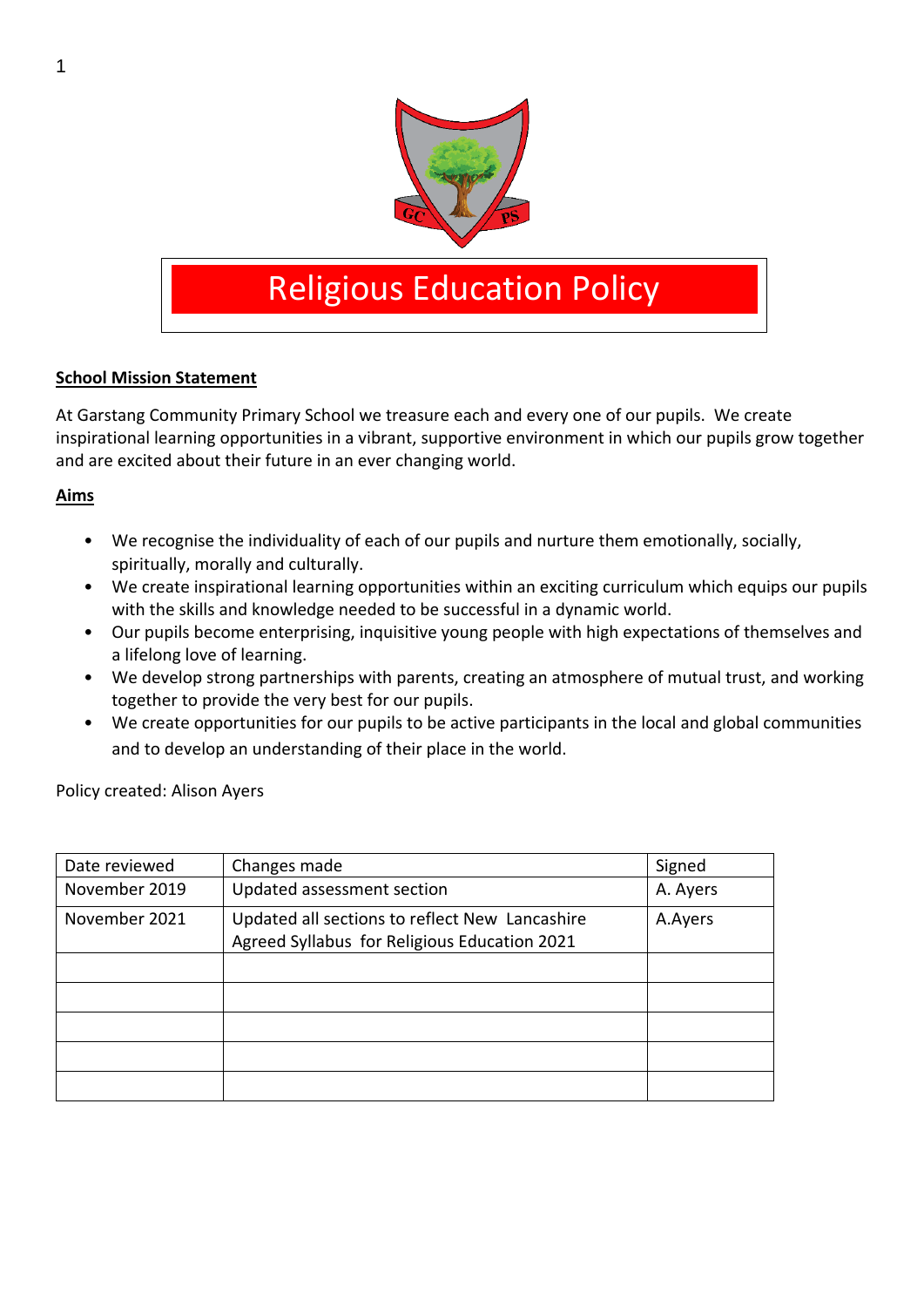Garstang Community Primary School

# **RELIGIOUS EDUCATION POLICY**

It is a legal requirement for every state-funded school to offer a curriculum which is balanced and broadly based, and which:

- Promotes the spiritual, moral, cultural, mental and physical development of pupils, and
- Prepares pupils at the school for the opportunities, responsibilities and experiences of later life.

…all state schools... must teach religious education to pupils at every Key Stage... All schools must publish their curriculum by subject and academic year online.

*('The National Curriculum in England: Framework Document', December 2014, sections 2 & 3).* Time Allocation

RE is a subject covered within the school curriculum and is distinct from collective worship, which is not counted as curriculum time.

RE takes up 5% of the annual total curriculum time which is delivered in flexible and creative ways.

#### The Purpose

Studying religious and non-religious worldviews is essential if pupils at Garstang Community Primary School are to be well prepared for life in our increasingly diverse society. They need to acquire the necessary knowledge and skills to make sense of the complex world in which they live so that they can 'respect religious and cultural differences and contribute to a cohesive and compassionate society'. (RE Review 2013.) A study of Religious Education enables our pupils to take their place within a diverse multi-religious and multi- secular society.

RE is a valued subject, which welcomes the difficult questions about life, beliefs, God, right and wrong and what it means to be human. It develops the children's knowledge and understanding of faiths represented in their local community and the wider world. RE allows children to learn about and challenge their own and each other's beliefs and values in an unbiased and safe environment.

Whilst Religious Education is a subject of the basic curriculum, it supports the values, aims and purposes which underpin the breadth of the National Curriculum.

It supports learning across a range of subjects as well as broader educational aims. Specifically:

- Personal, social, relationship, health and citizenship education.
- Spiritual, moral, social and cultural development.

• British Values *(Promoting fundamental British Values as part of SMSC in schools Nov 2014 Department for Education)*.

• Community cohesion.

• The Prevent Duty *(Revised Prevent Duty Guidance for England and Wales. March 2015 HM Government)*.

- Reading and writing skills.
- The arts: music, art, and drama.
- History and geography.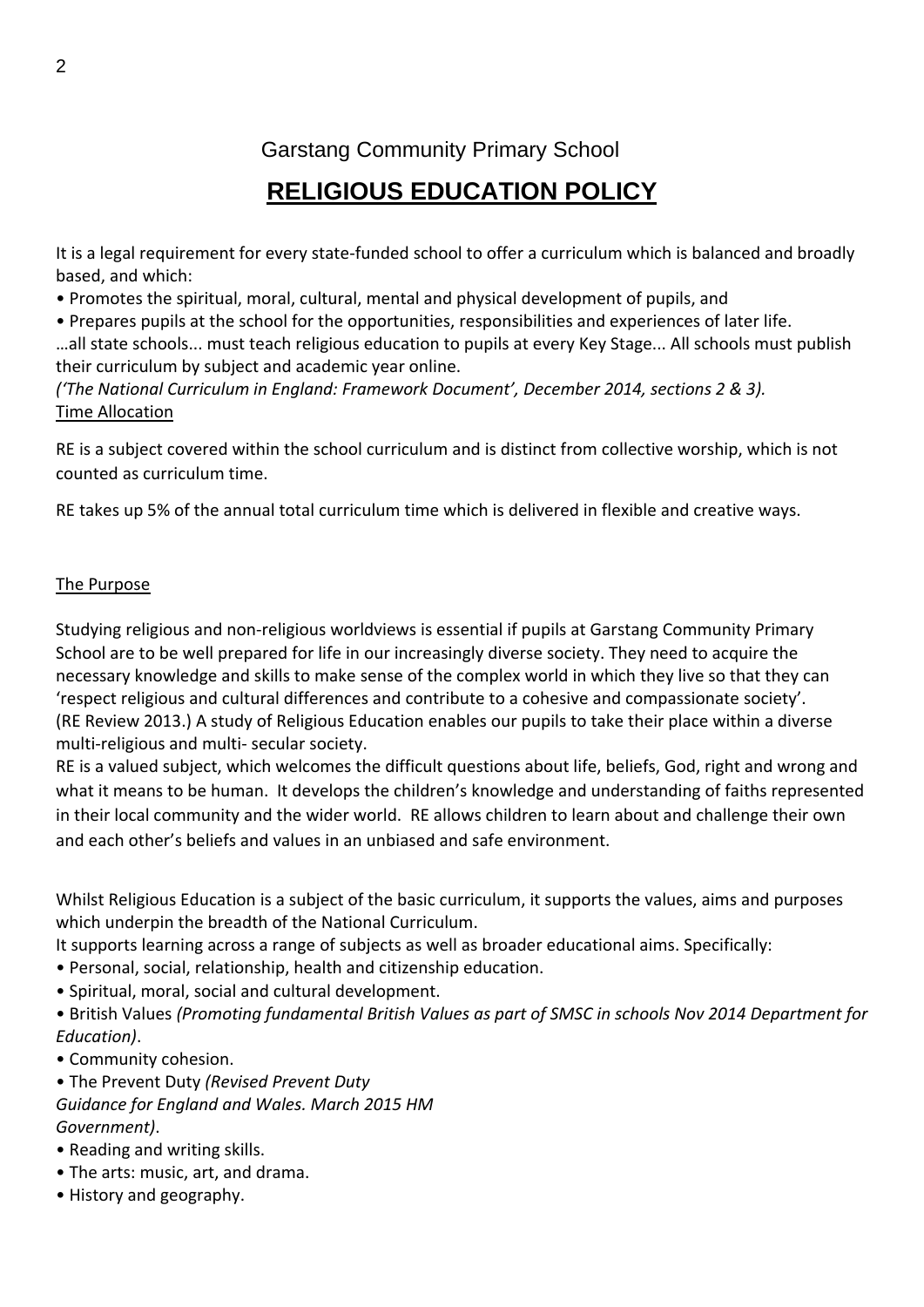# Spiritual, Moral, Social and Cultural Education

The Lancashire Agreed Syllabus for RE makes a clear and intended connection between RE and pupils' spiritual, moral, social and cultural development. This enables schools to fulfil their statutory duty in promoting fundamental British values. These are defined as democracy, the rule of law, individual liberty and mutual respect for and tolerance of those with different faiths and beliefs.

#### The Aims of Religious Education

At our school we aim to ensure all our pupils:

# **Know about and understand a range of religions and worldviews, so that they can:**

• Describe, explain and analyse beliefs and practices, about and understand a range of religions and worldview

• Describe, explain and analyse beliefs and practices, recognising the diversity which exists within and between communities and amongst individuals;

• Identify, investigate and respond to questions posed, and responses offered by some of the sources of wisdom found in religions and worldviews; and

• Appreciate and appraise the nature, significance and impact of different ways of life and ways of life and expressing meaning.

#### **Express ideas and insights about the nature, significance and importance of religions and worldviews**

• Explain reasonably their ideas about how beliefs, practices and forms of expression influence individuals and communities;

• Express with increasing discernment their personal reflections and critical responses to questions and teachings about identity, diversity, meaning and value, including ethical issues; and

• Appreciate and appraise varied dimensions of Religion or a worldview.

#### **Gain and deploy the skills needed to engage seriously with religions and worldviews**

•Find out about and investigate key concepts and questions of belonging, meaning, purpose and truth, responding creatively;

• Enquire into what enables different individuals and communities to live together respectfully for the wellbeing of all; and

• Articulate beliefs, values and commitments clearly in order to explain why they may be important in their own and other people's lives.

*('A Curriculum Framework for Religious Education in England' Religious Education Council October 2013)*

At the centre of RE at Garstang Community is the question, "What is it to be human?". Through an enquiry based RE curriculum we intend to give the children the skills they need to rationally and intelligently address this and many of the other big questions they will face throughout their lives.

Religious education does not seek to urge religious beliefs on pupils by promoting one religion over another. Instead, 'it affords pupils both the opportunity to see the religion and non-religion in the world,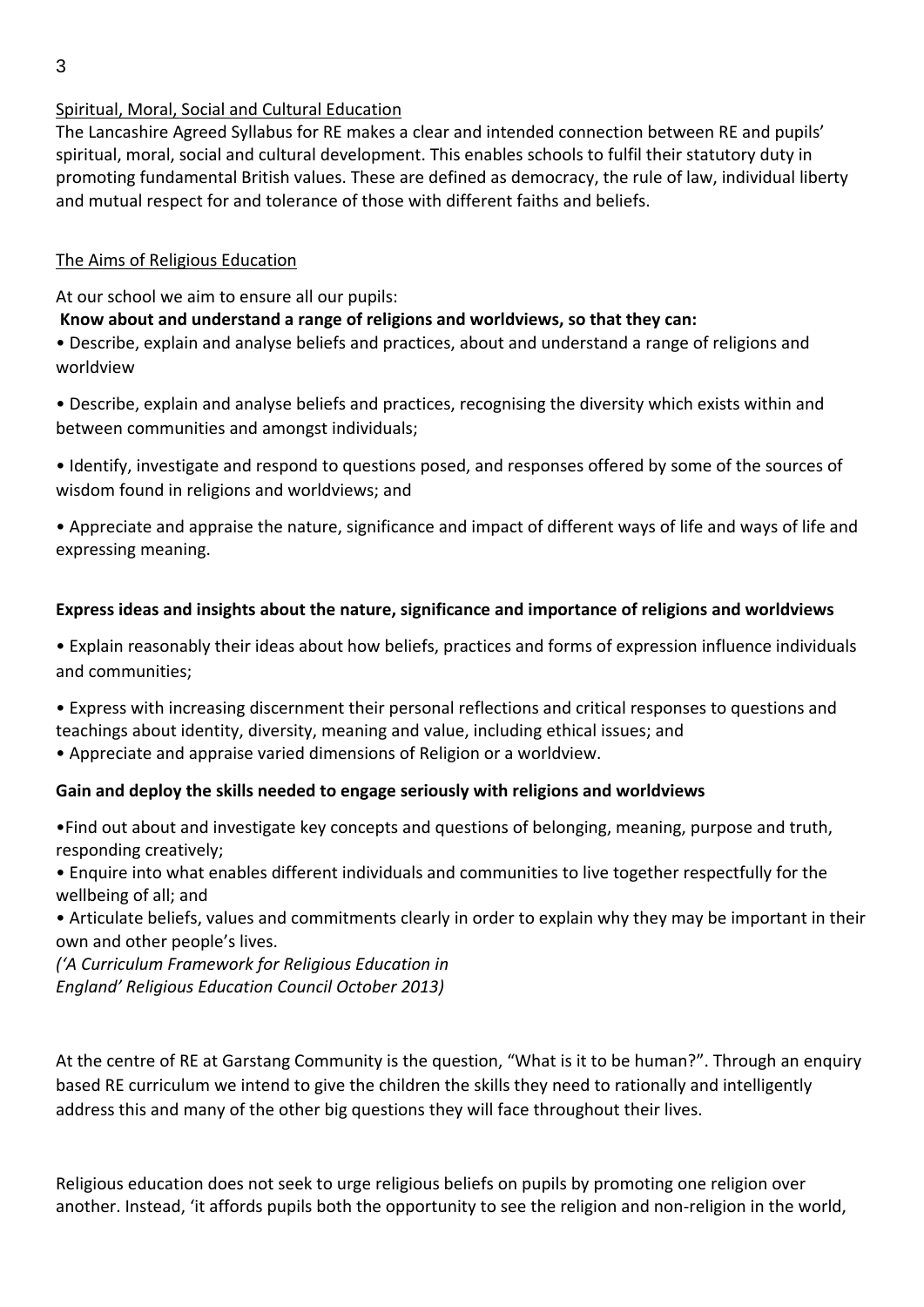and the opportunity to make sense of their own place in that world.' (Ofsted Research Review Series: Religious Education, May 2021).

# The Curriculum

At Garstang Community Primary School Reception to Year 6 follow the Lancashire Agreed Syllabus 2021. Religious Education at Garstang Community will reflect and represent the religions found within the school community. It will also take into account the religions found in the immediate geographical area surrounding the school (locally) and beyond (nationally and globally).

We teach Christianity within three strands: God, Jesus and Church. Christianity, Islam and Hindu Dharma are taught progressively across all year groups. Buddhism, Judaism, Sikh Dharam is taught in certain year groups.

(See Long term Grid)

A given key question provides the central line of enquiry across each year group (see planning grid attached) and then focus questions provide a point of exploration within each religion. Each unit of work is structured to include the following four elements:

- Shared human experience the nature of being human.
- Living religious tradition principal religious traditions encountered in the world.
- Beliefs and values the theology that lies at the heart of these traditions.
- The search for personal meaning a lifelong quest for understanding.

# Special Needs and disabilities

The curriculum may need to be adapted to meet the needs of pupils with special needs and/or disabilities whilst maintaining the 'Field of Enquiry' ensuring that learning is age appropriate and suitably challenging. This requires a careful analysis of the knowledge and skills which comprise a particular learning task.

Adaption might involve:

- Dipping into knowledge and skills from prior year groups to maintain progression in learning.
- Breaking knowledge into smaller progressive chunks or focussing on the core theme within the centre of a topic.
- Consolidation or revisiting previous learning to embed understanding.
- Prioritising first-hand encounters with faith representatives and visits to places of worship.
- Prioritising sensory experiences such as art, music, dance and drama.
- Providing opportunities for small group discussion with a focus on the values underpinning a religious theme.
- Using creative forms of assessment and recording e.g. a Wall of Wisdom.

The specific skills of reflection, expression and discernment will not be neglected where teaching is good.